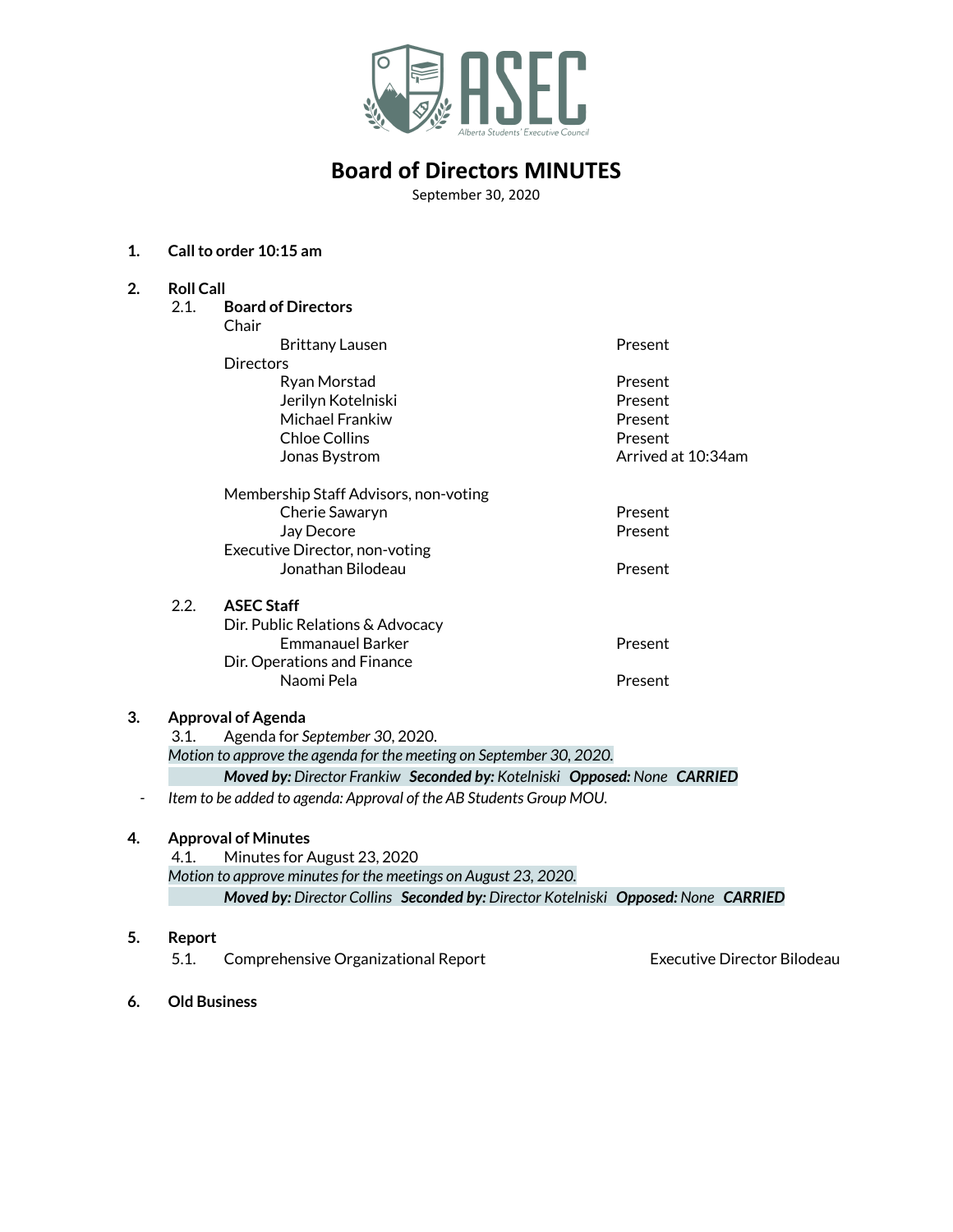

# **Board of Directors MINUTES**

September 30, 2020

# **7. Decision items**

**7.1. ED Compensation and Review Sub-committee Executive Director Bilodeau** This sub-committee will consist of five individuals populated as follows:

- The Chair of the ASEC Board of Directors
- One (1) ASEC Director from each of the remaining sectors not represented by the Chair
- One (1) staff advisor from the ASEC Board of Directors  $-$  Non-voting
- The Executive Director of ASEC Non-voting, Ex-Officio

*Motion to appoint Chair Lausen, Director Kotelniski, Director Collins, Executive Director Sawaryn, and Jonathan Bilodeau as members of ASEC's Executive Director Compensation and Review Sub-Committee. Moved by: Director Morstad Seconded by: Director Frankiw Opposed: none CARRIED*

*- Motion to appoint replacing the first blank with Chair Lausen, the second blank with Director Kotelniski, the third blank with Director Collins, and the fourth blank Moved by: Director Collins Seconded by: Director Morstad Opposed: none CARRIED*

# **7.2. Finance Sub-Committee Executive Director Bilodeau**

This sub-committee will consist of five individuals populated as follows:

- One (1) ASEC Director from each sector
- One (1) staff advisor from the ASEC Board of Directors Non-voting
- The Executive Director of ASEC Non-voting, Ex-Officio

*Motion to appoint Director Morstad, Director Frankiw, Director Bystrom,staff advisor Jay Decore, and Executive Director Jonathan Bilodeau to the Finance Subcommittee.*

*Moved by: Director Frankiw Seconded by: Director Collins Opposed: none CARRIED*

*- Motion to amend by replacing the first blank with Director Morstad, the second blank with Director Kotelniski, the third blank with Director Collins, and the fourth blank Moved by: Director Frankiw Seconded by: Director Kotelniski Opposed: none CARRIED*

**7.3. Alberta Student Advocacy MOU Executive Director Bilodeau**

*Motion to appoint Chair Lausen, Director Collins, and Director Morstad to represent ASEC on the small council.*

*Moved by: Director Frankiw Seconded by: Chair Lausen Opposed: none CARRIED*

*- Motion to amend by replacing the first blank with Chair Lausen, the second blank with Director Collins, and the third blank with Director Morstad .*

*Moved by: Director Morstad Seconded by: Kotelniski Opposed: none CARRIED*

*- ED Bilodeau provided some context and histhoughtsregarding who should be included in the small council meetings.*

*Motion to approve the Alberta Students Advocacy Memorandum of Understanding as presented.*